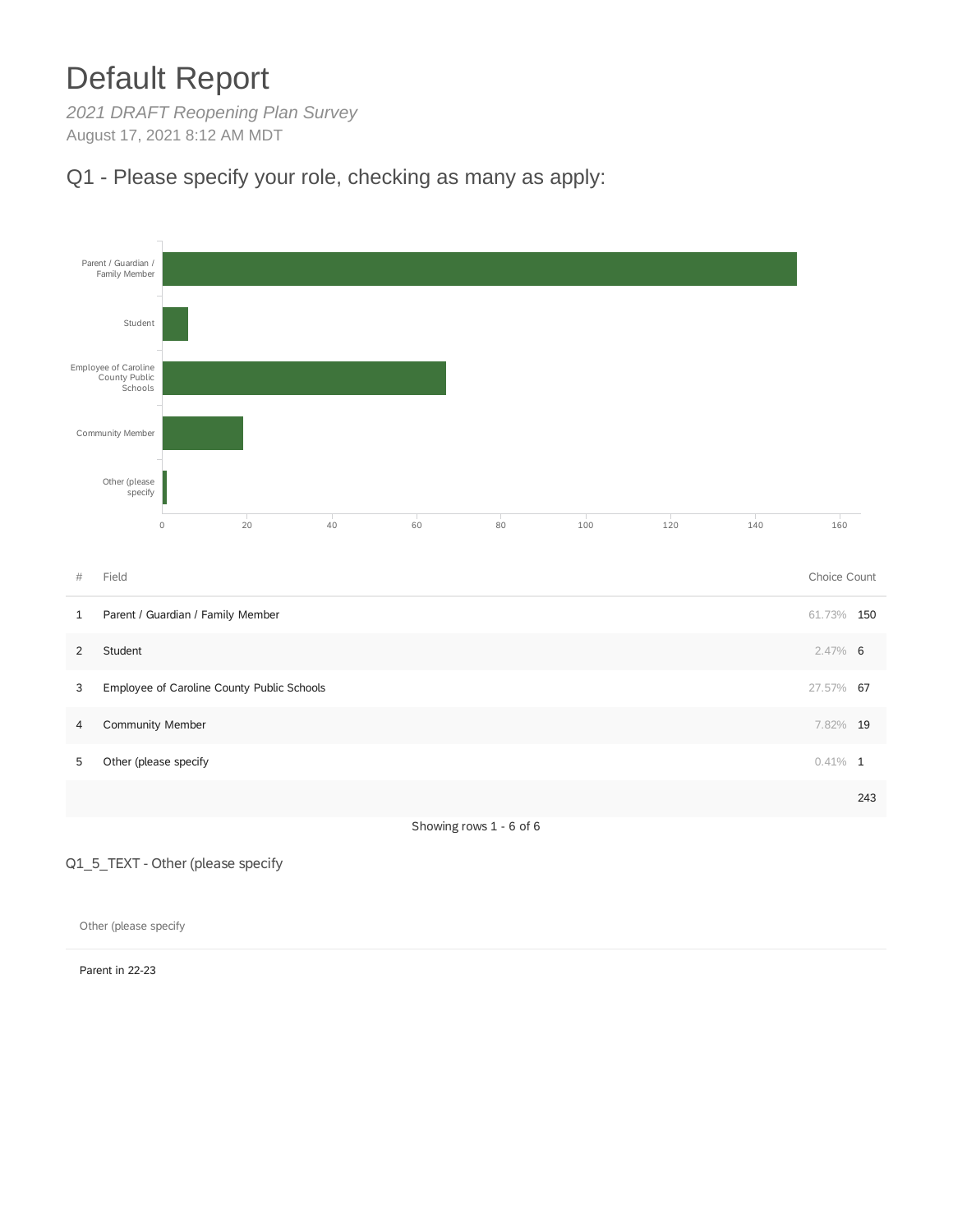Q2 - After reading through a draft of the Reopening Plan, to what extent are you satisfied

that each of the areas below will support a successful 2021-2022 school year reopening?



| # | Field                                                              | Minimum | Maximum | Mean | Std Deviation | Variance | Count |
|---|--------------------------------------------------------------------|---------|---------|------|---------------|----------|-------|
|   | The final Reopening Plan being accessible to all on the website    | 1.00    | 3.00    | 2.77 | 0.48          | 0.23     | 196   |
|   | The CCPS Equity Plan being reflected throughout the Reopening Plan | 1.00    | 3.00    | 2.66 | 0.55          | 0.30     | 195   |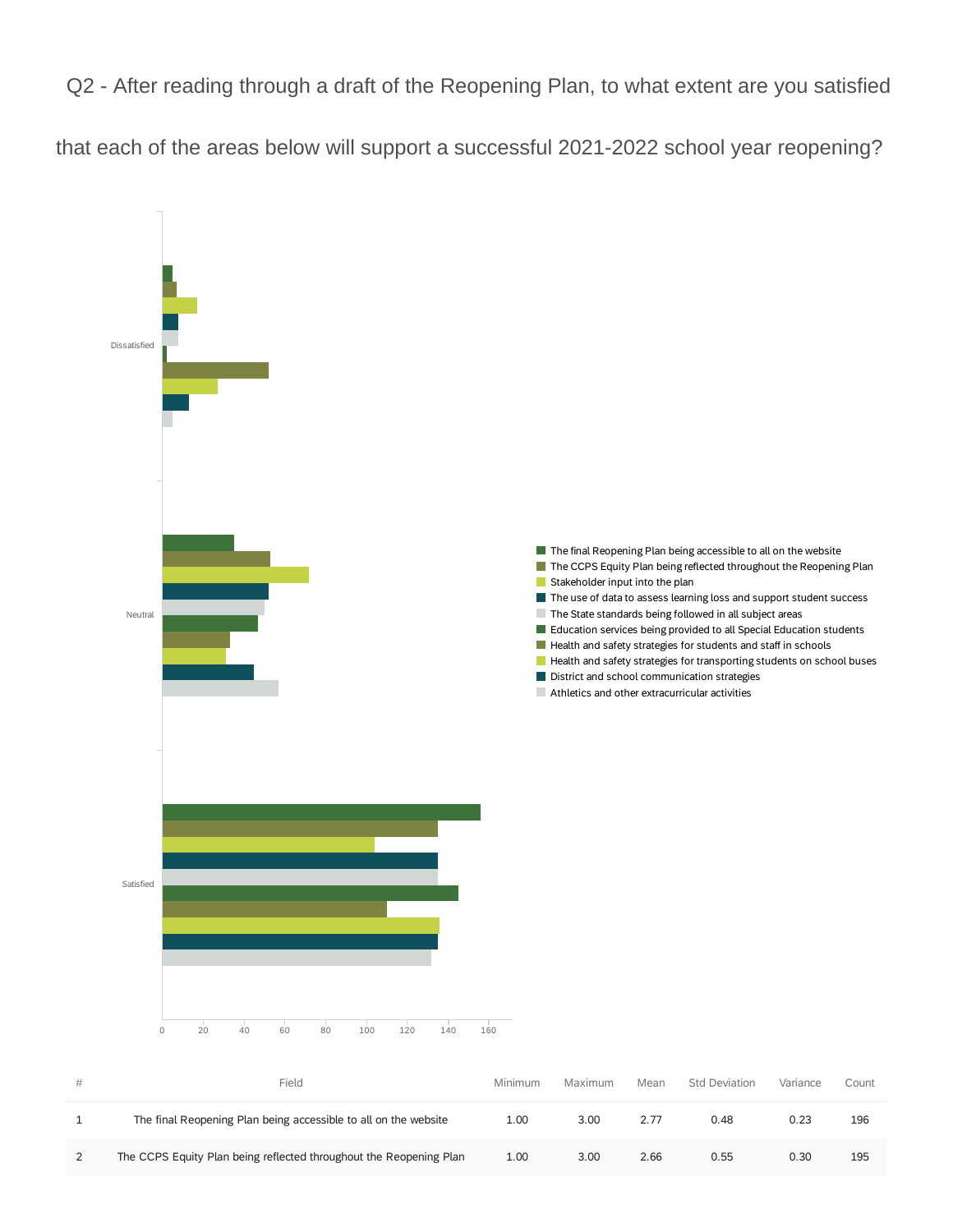| #              | Field                                                                  | Minimum | Maximum | Mean | <b>Std Deviation</b> | Variance | Count |
|----------------|------------------------------------------------------------------------|---------|---------|------|----------------------|----------|-------|
| 3              | Stakeholder input into the plan                                        | 1.00    | 3.00    | 2.45 | 0.65                 | 0.42     | 193   |
| $\overline{4}$ | The use of data to assess learning loss and support student success    | 1.00    | 3.00    | 2.65 | 0.56                 | 0.31     | 195   |
| 5              | The State standards being followed in all subject areas                | 1.00    | 3.00    | 2.66 | 0.55                 | 0.31     | 193   |
| 6              | Education services being provided to all Special Education students    | 1.00    | 3.00    | 2.74 | 0.46                 | 0.21     | 194   |
| $\overline{7}$ | Health and safety strategies for students and staff in schools         | 1.00    | 3.00    | 2.30 | 0.86                 | 0.74     | 195   |
| 8              | Health and safety strategies for transporting students on school buses | 1.00    | 3.00    | 2.56 | 0.72                 | 0.52     | 194   |
| 9              | District and school communication strategies                           | 1.00    | 3.00    | 2.63 | 0.61                 | 0.37     | 193   |
| 10             | Athletics and other extracurricular activities                         | 1.00    | 3.00    | 2.65 | 0.53                 | 0.28     | 194   |

| #  | Field                                                                  | Dissatisfied | Neutral      | Satisfied     | Total |
|----|------------------------------------------------------------------------|--------------|--------------|---------------|-------|
| 1  | The final Reopening Plan being accessible to all on the website        | $2.55\%$ 5   | 35<br>17.86% | 79.59% 156    | 196   |
| 2  | The CCPS Equity Plan being reflected throughout the Reopening Plan     | $3.59\%$ 7   | 27.18% 53    | 69.23% 135    | 195   |
| 3  | Stakeholder input into the plan                                        | 8.81% 17     | 37.31%<br>72 | 104<br>53.89% | 193   |
| 4  | The use of data to assess learning loss and support student success    | $4.10\%$ 8   | 26.67% 52    | 69.23% 135    | 195   |
| 5  | The State standards being followed in all subject areas                | $4.15\%$ 8   | 25.91%<br>50 | 135<br>69.95% | 193   |
| 6  | Education services being provided to all Special Education students    | 1.03% 2      | 24.23%<br>47 | 74.74% 145    | 194   |
| 7  | Health and safety strategies for students and staff in schools         | 52<br>26.67% | 16.92%<br>33 | 56.41% 110    | 195   |
| 8  | Health and safety strategies for transporting students on school buses | 13.92%<br>27 | 15.98%<br>31 | 70.10% 136    | 194   |
| 9  | District and school communication strategies                           | 13<br>6.74%  | 23.32%<br>45 | 135<br>69.95% | 193   |
| 10 | Athletics and other extracurricular activities                         | 2.58%<br>-5  | 29.38%<br>57 | 132<br>68.04% | 194   |

Showing rows 1 - 10 of 10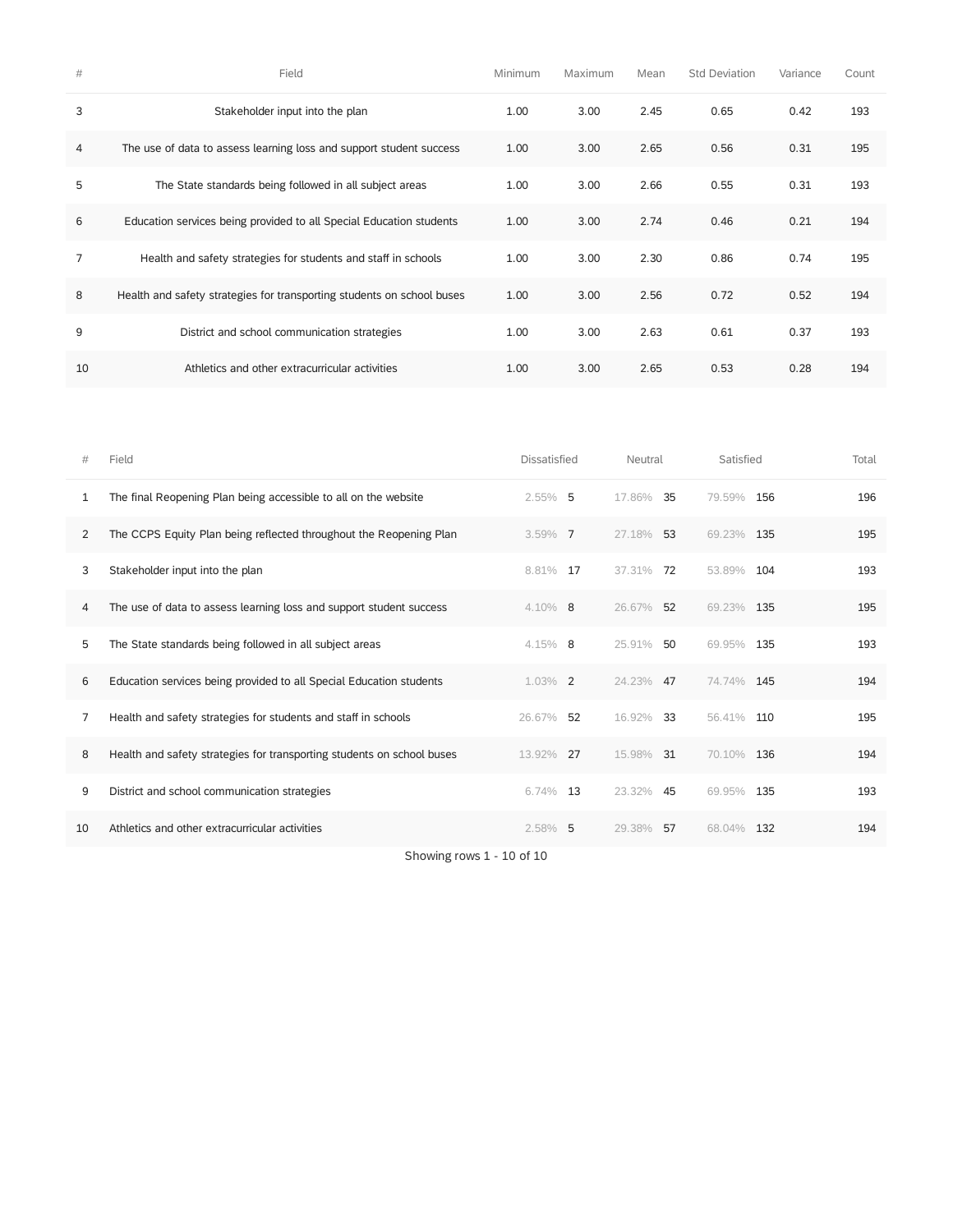### Q3 - If you would like, please share any brief comments specific to the draft Reopening

#### Plan for the 2021-2022 school year.

If you would like, please share any brief comments specific to the draft Re...

Please keep masks optional to students. It is important to their learning and development in reading and mental health!!!

I am dissatisfied that unvaccinated students and teachers will not be required to wear masks. Please reconsider this policy and the safety of our unvaccinated children.

Masks should be mandatory for everyone in buildings for the start of the year.

A lot of information is put out via social media and website. Keep in mind that many still don't use these platforms. Please continue to make calls and use mailings.

Students should have option to distantly learn if they become ill or outbreak of COVID-19 variant occurs since masks are not mandated so they do not get behind on their work.

I am deeply concerned about optional masks with the delta variant, sine vaccines for elementary aged children are not yet available.

#### MASKS NEED TO BE MANDATED.

Regardless of vaccination status, Covid-19 can be contracted & spread.To ensure the health & safety of students and staff, masks should be worn to mitigate the spread of COVID-19.

I would like to do the schedule of 4 days schooling and then Friday-Sunday off so the school can be cleaned properly.

In person should be optional, bring back virtual

Masks should be required for all. CDC recommends for schools, and indoors in areas with substantial/high transmission, which Caroline is. You are not following CDC guidance.

<https://www.washingtonpost.com/health/2021/08/13/children-hospitalizations-covid-delta/> Please enforce masking, esp K-12. Vaccination should also be required of all CCPS employees!

With no social distancing, positivity rates on the rise, and children under 12 unable to be vaccinated, masks should be REQUIRED in the school buildings.

Masks should be mandatory

I am not at all confident in my child returning to the building with the numbers rising and a more dangerous variant.

Masks should be required at the minimum of the elementary aged level since these children can not yet be vaccinated.

Very concerned about masks being optional with the rise of covid

Masks should be worn by all students and staff regardless of vaccination status per the CDC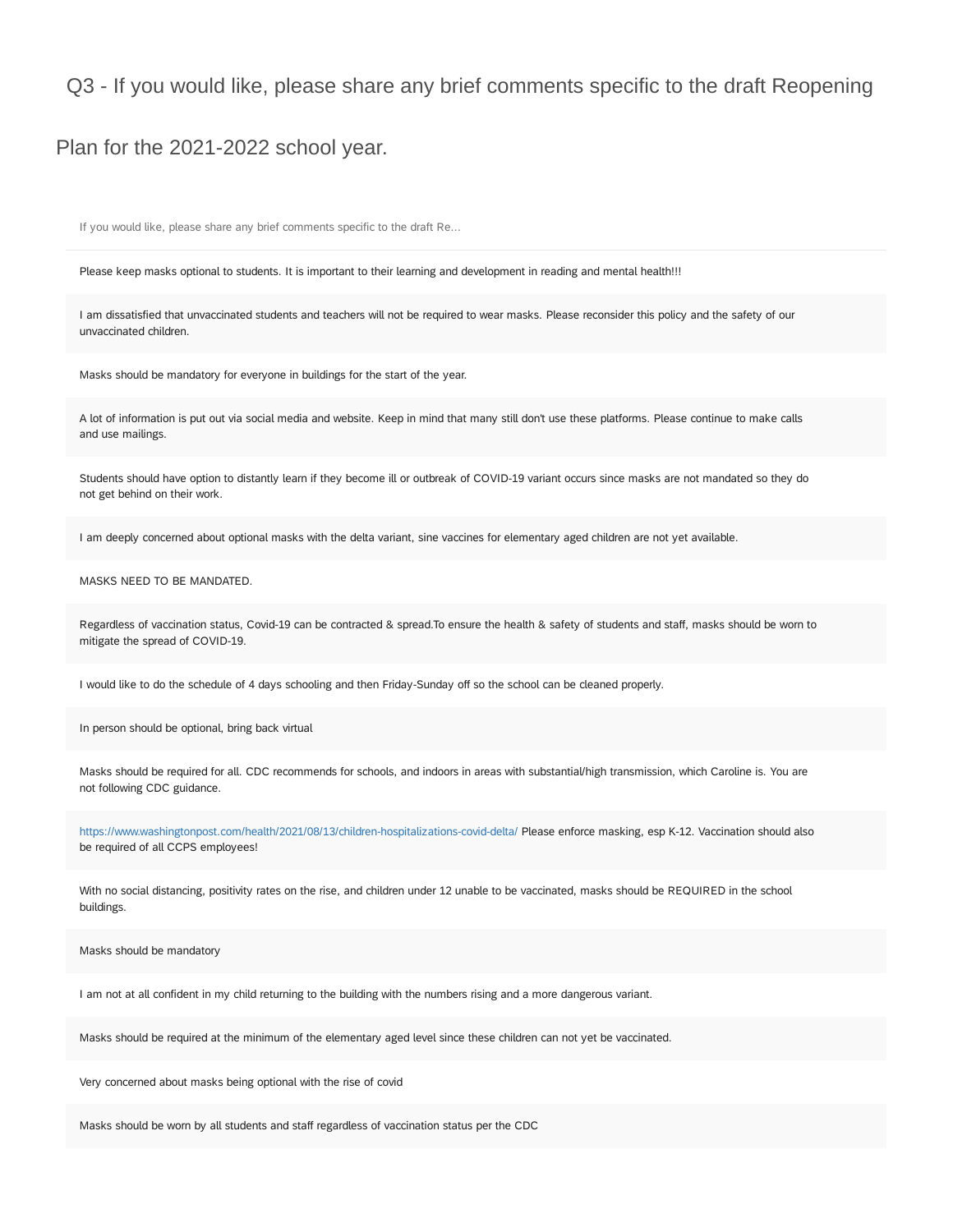If you would like, please share any brief comments specific to the draft Re...

I would prefer a parent involvement board in making the decisions that the children will follow

I was never told under section 5 that there was a way we could possibly have our child in middle/high school to do distance learning & my daughter had a 4.0 & 100% attendance in 7

Masks should be mandatory for the school year. We should be take the preventative route as much as we can, look at other states and counties. Patients are being diverted from hosp

Require vaccinated employees as of 9/30. Require masks in classrooms. With masks optional, distancing should be in place, and it is not. Remove character limit to this survey quest

I think the reopening plan should be instituted with a more neutral group than the Equity Committee.

I hope the mask don't become such an issue where like last year where kids HATED going to school because administrators were so strict on a mask. If masks are "encouraged" now.

Keep masks a choice regardless.

I am a concerned employee of Caroline County Public Schools. I believe that we should have a mask mandate in our schools to protect our students.

Masks need to be required for all in the school not just recommend!!!!!!!!!!

Please consider enforcing mandatory masks at the elementary level- particularly those students who are not of age to receive the vaccine or make independent decisions about masks.

Masks should be required. Our youngest have not been vaccinated.

I really hope my kids education is the focus this year and they are brought back up to speed b3cause of how much they suffered last year. I was very dissapointed with virtual

If you're following the CDC Guidelines why are mask not mandated? Special needs kids and kids low immune can't attend.

Can a student request to be included in the BVP?

Not sure how Caroline plans to implement social distancing when buses have historically been over crowded. Same with the halls at NCHS.

I am concerned that masks are a choice at this time. Masks are powerful in preventing the spread. We need to protect the young that are not vaccinated.

Masks should be mandated. At least for the start while all kids are back and possibly until the vaccine is available to under 12. Indoors.

What is the reason the school is ignoring the CDC and AAP guidelines about universal masking and does that open the school district to liability for the spread of Covid-19?

Personally would like to see masks being a requirement in schools. Child is going into first grade with a newborn at home; masks should be required

When there is high community transmission of respiratory communicable disease, masking should be mandatory.